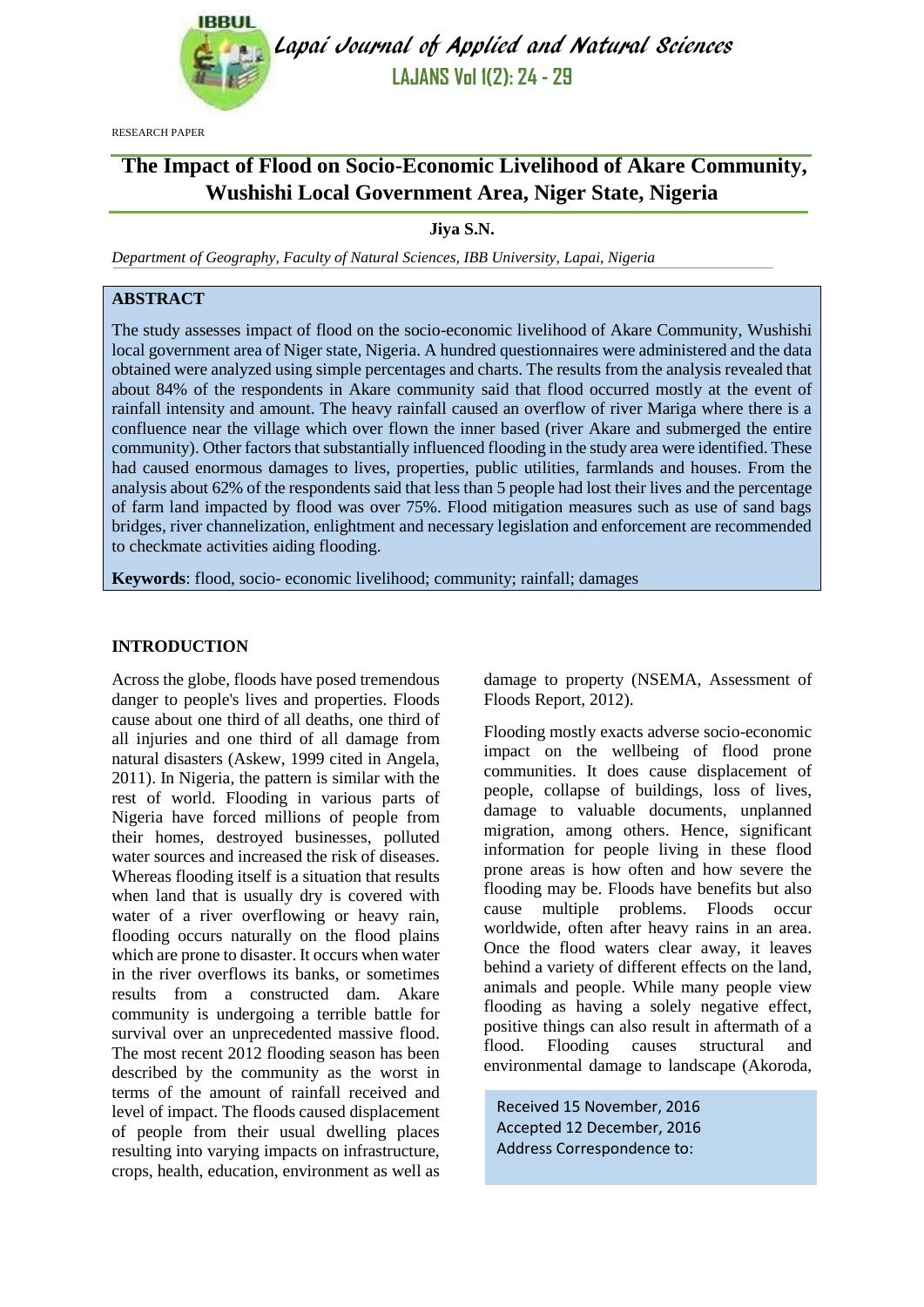2004; Akinmade, 2005; Kirkby 2006; Douglas, 2011) Floods erode soil, often on a large scale bases. This displacement of soil leads to the weakening of structures like houses and bridges. Ebisemiju, 2008; Obatola, 2005 opines that the most significant impact of flooding arises from urbanization, because it involves deforestation, land use changes, precipitation, temperature modification of soil physical properties and structures and the exposure of bare soil surfaces especially of construction sites all of which bring about changes in the morphological and hydrological state of water. The negative consequences are numerous and transcend mere physical destruction of properties, farmlands and also the social and economic life of the victims Gordon, 2004; Messner and Meyer,

2005. The economic cost of flooding in Scotland 2004 is estimated to average £31.5 million per year from inland flooding and £19.1 million from coastal flooding (Werritty and Chatterton, 2004). These broad-brush estimates focus on direct costs and say little about the social impacts of flooding in Scotland (JBA, 2005). Media coverage, while often dramatic, is usually short lived and limited to 'rescue' situations and anecdotes of hardship. The people featured then disappear into the background and have to pick up the pieces out of the public view. (JBA, 2005).

# **METHODOLOGY**

#### **Study Area**



Fig 1: Map of the study Area Source: Niger State Ministry of Lands and Housing, Minna (2014)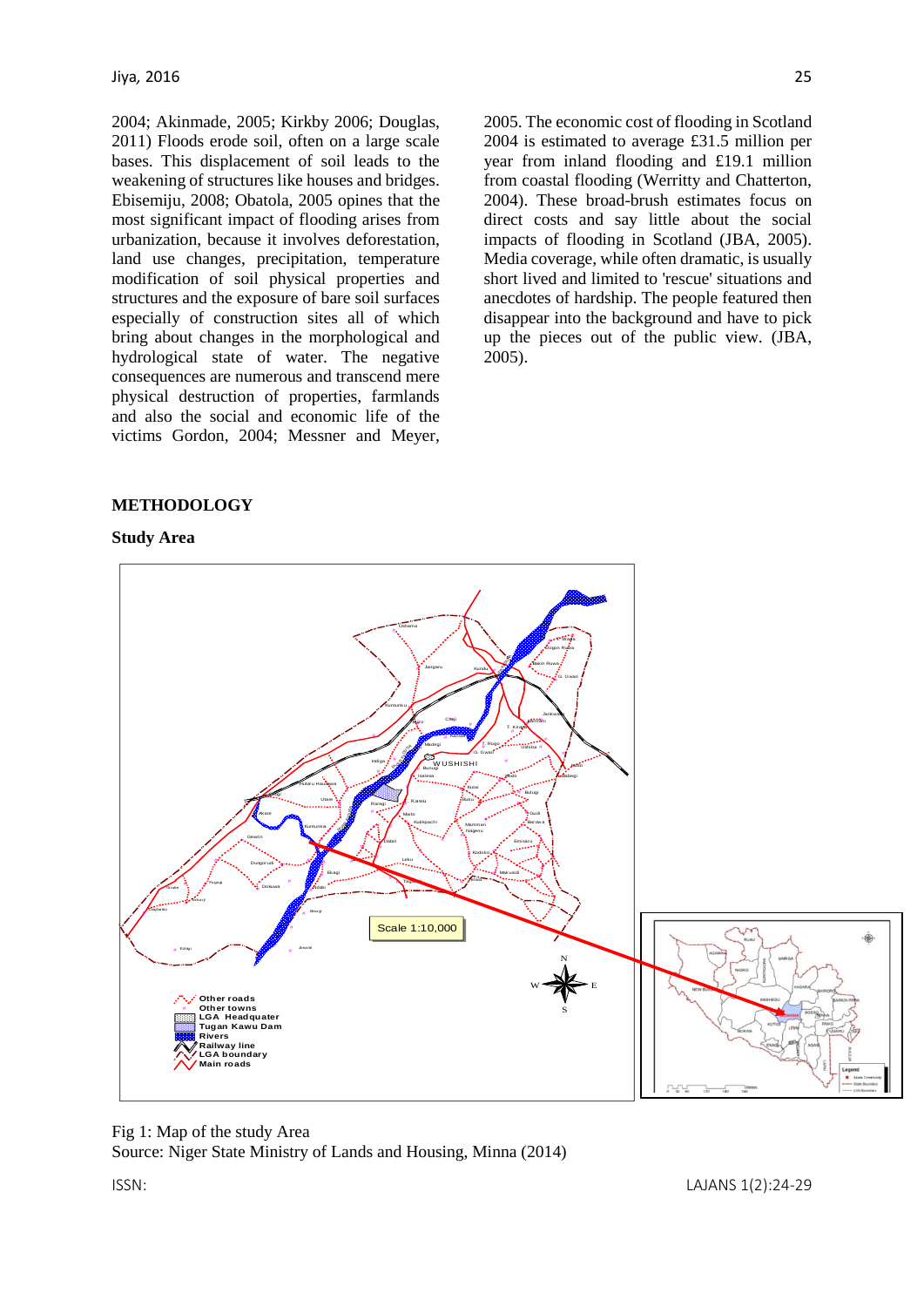The study area fig. 1 is in a low-lying, severely flood prone wetlands of the communities targeted along the River Kaduna which flows into Zungeru.

The settlement lies between latitude  $9^054'N$  to  $9^0$ 72'N and longitude  $6^0$ 51'E to  $6^0$ 53'E of the equator. The area is highly traversed and well opened with a *fadama* land in the flood plain of rivers Ubandawaki (Gabuko) and Bankogi. The irrigation water used by the community is supplied to the field by gravity flow from the reservoir of Tungankawo reservoir located in the upstream position of the study area. The climate of the study area is hot tropical climate characterized by high temperature, heavy rainfall and excessive humidity during the greater part of the year. Rainfall however generally exceeds evaporation and commences between late April and early may and terminates in October. The area receives maximum annual rainfall of 194.8mm. The maximum temperature is about  $38^\circ$ c and minimum average temperature is  $26^{\circ}$ c. The area is a mixture of sandy soil, which are loosely parked, the moisture content of most soil depends largely on the amount of rainfall received and how long it lasted. The land is used mainly for agriculture.

### **Data Collection**

The primary sources of data were generated from the impact of flood on the socio-economic livelihood of Akare Community through field work, personal interviews and questionnaire administration.The secondary sources of data obtained include the topographic imagery map of Akare along the river bank, existing literatures from internet and libraries. Materials used was also obtained from relevant Ministries and Government Agencies. A Field work was carried out with the objective of identifying the first hand information in the study area. These include the photograph part of River Akare drainage and a post office and also a photograph of one of the houses that were destroyed by flood. Personal interview inform of interactive forum was carried out in order to find out more relevant information about the causes of flood in Akare Community.

ISSN: LAJANS 1(2):24-29 A structured questionnaire was distributed randomly with a fixed responsive technique used in order to serve as a guide to respondents. Options were provided for the respondents to choose from 100 questionnaires that were

structured in order to find out the extent of flood impact on its victims and the measure that can be put in place for effective mitigation of flood risk. The reconnaissance survey presented an opportunity to physically examine and determine the nature and extent of the flood impact and its effects in Akare Community.

#### **Statistical Analysis**

Simple descriptive statistics was used for the analysis of the data collected which resulted into the use of simple percentages.

### **RESULTS**

This study describes the data collected from the field, it was carefully analyzed by using percentage distribution and charts. However, attempts are made to assess flood impact on the socio-economic livelihood of the people of Akare community, Wushishi local government area of Niger State.



Fig 2: Level of education of respondents

Fig. 2 shows that (61%) of the respondents are said to attain non-formal education which is part of customs and traditions of the inhabitants of the community, 22% of the respondents attended primary schools, 9% of the respondents attended Secondary Schools and 8% of the respondents attainded tertiary education.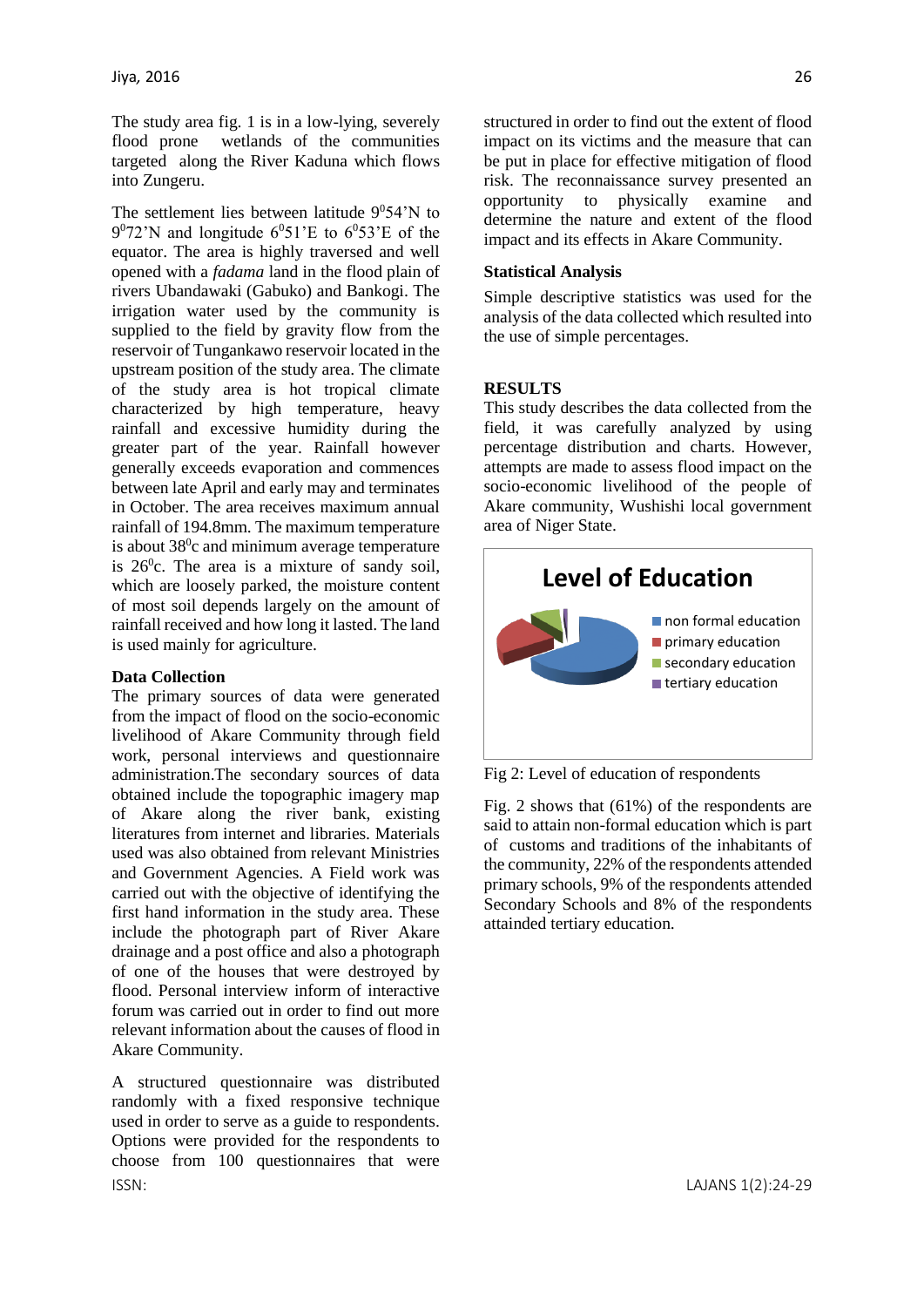

Fig 3: Occupation

Fig. 3 indicated that majority of the respondents with 87% are farmers and fishermen (Primary Occupation) while 13% of the respondents are into secondary occupation which comprises of different category of works, such as civil service, trading, and artisans.



Fig 4: The monthly income of respondents

Fig. 4 shows that (6%) of the respondents earn less than N10,000 per month, (12%) of the residents of Akare community earn N10,001 – N15,000, (19%) earn N15,001 – N20,000, those that earn  $N20,001 - N25,000$  are  $(21\%)$ , while (42%) of the respondents earn above N30,000.



Analysis on Fig.5 shows that (94%) of the respondents have experience flood, which indicate that majority of the residents of Akare community are flood victims. While (6%) of the respondents have not experience flood due to age or just arriving in the community.

Fig 6: Sources of Water which Causes the flood

Analysis from Fig. 6 shows that excessive rainfall and human activities along the river bank contributed mostly to the flooding in the study area. (68%) of the respondents agreed that flooding in the area is caused by excessive rainfall, (7%) agreed that flooding in the area is caused by river flooding, (20%) agreed that flooding in the area is due to human activities such building and farming along the flood plains, dumping of refuse along the river and drainage channel are the causes of flooding in the community, while (5%) of the respondents has no idea of the causes of flooding in the community.



Fig 7: Number of people forced to relocate

Fig. 7 above indicates that less than 5person were  $(3\%)$ , 6 – 10 persons were  $(7\%)$ , 11 – 15persons were (9%), and above 15persons were (81%) respectively. Note; the table shows that quite a number of people have been forced to relocate from their residence as a result of the flood. Some residents had to squat with families, friends and sympathizers elsewhere before a better place of residence.

Fig 5: Flood Experience in the Area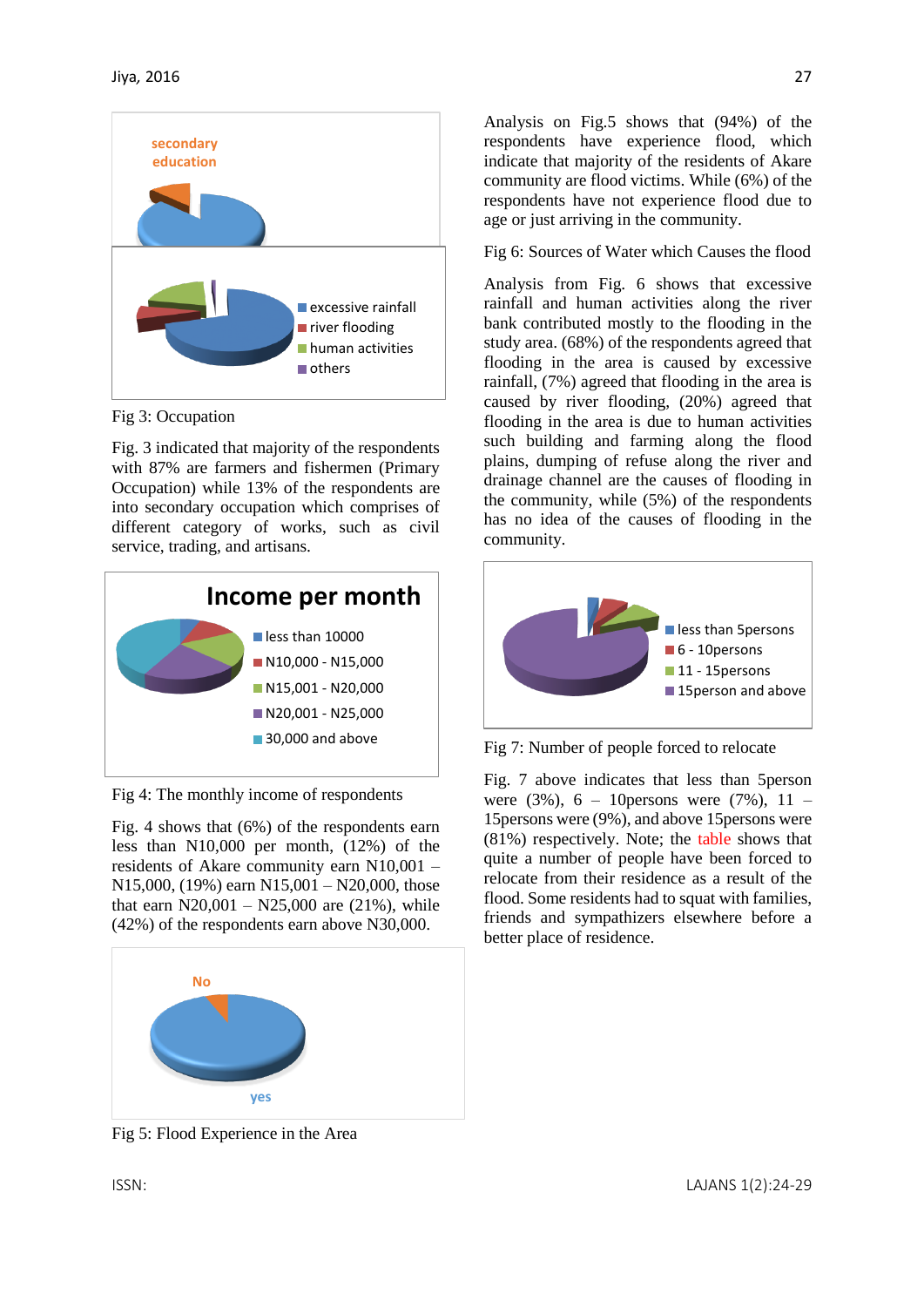

Fig 8: Reasons for wanting to be resettled

Fig. 8 above indicates that (14%) of the respondent noted that the reasons for not resettling is due to cultural activities while the majority of the respondents which is (86%) some said it is due to social economic activities (farming and fishing).

# **DISCUSSION**

This study attempted to assess flood impact on the socio-economic livelihood of the people of Akare community, Wushishi local government area of Niger State. The resultant effect is that river Kaduna is characterized with high average monthly flow of 122.0296/sec recorded in 2013. About 44% of the total annual discharge was received at TuganKawo during the flood season of July to October and the remainder is distributed over the rest of the year. The average annual yield of the river Kaduna was being measured at TuganKawo over a period of 8 years, approximately 9.5 billion Cubic metres of water with annual historical maximum of 9.3 billion Cubic metres of water.

The study identified that there is need for constant sensitization and education for positive change. The Socio-economic characteristics of the people of Akare community gave an insight to the nature and types of activities done to improve the living standard. There is need for further education opportunities and empowerment based on available resources in Akare community.

There is also the need for more sensitization on flooding through radio, television, workshops for awareness and management in Akare the study area. Efforts on resettlement program designed by the state government to resettle the people thereby moving the people of the old Akare to new Akare is commendable.

**N**atural hazards and their relationship to natural environment are aspects of environmental problems and to development which can be aggravated by it. The factors that influence susceptibility to vulnerability reduction, the nature of the hazard, the nature of the study area, and institutional factors-are discussed. The core of the study explains how to incorporate natural hazard management into the process of integrated development planning in flood risk reduction. From the satellite map and field survey carried out in the study area; it was discovered that, Akare community is around the downstream of River Kaduna which passes through Zungeru-Wushishi axis in Niger state. Due to the distinctive demarcation between wet and dry seasons in the region as indicated by the rainfall period, river Kaduna flows throughout the year. The resultant effect is that the river is characterized with high average monthly flows of 122.0296/sec recorded in 2013. About 44% of the total annual discharge is received at Tugan Kawo during the flood season of July to October and the remaining is distributed over the rest of the year. The average annual discharge of River Kaduna was measured at Tugan Kawo over a period of 8 years was approximately 9.5 billion Cubic metres of water with annual historical maximum of 9.3 billion Cubic metres of water. Analysis from the data shows that excessive rainfall and human activities along the river bank contributed mostly to flooding in the study area. In 2009, it affected agricultural produce with an estimate loss of about N9,000,000.00, in 2010, about N58,000,000.00 was lost, in 2011 about N32,000,000.00 was lost, in 2012 about N3,000,000.00 lost and in 2013 about N6,000,000.00 of agricultural produce was lost. The estimated lost between 2009 and 2013 was put at about 108,000,000. From these analyses it was discovered that the study area lost agricultural produce on a yearly basis, and the lost were aligned with the level of rainfall, flooding and lost. The higher the intensity of rainfall, the higher the flood and the higher the lost on agricultural farmland and produce. The people of Akare community are seriously ready for government intervention in the study area. These led to government resettlement of the people of old Akare community to the new Akare community.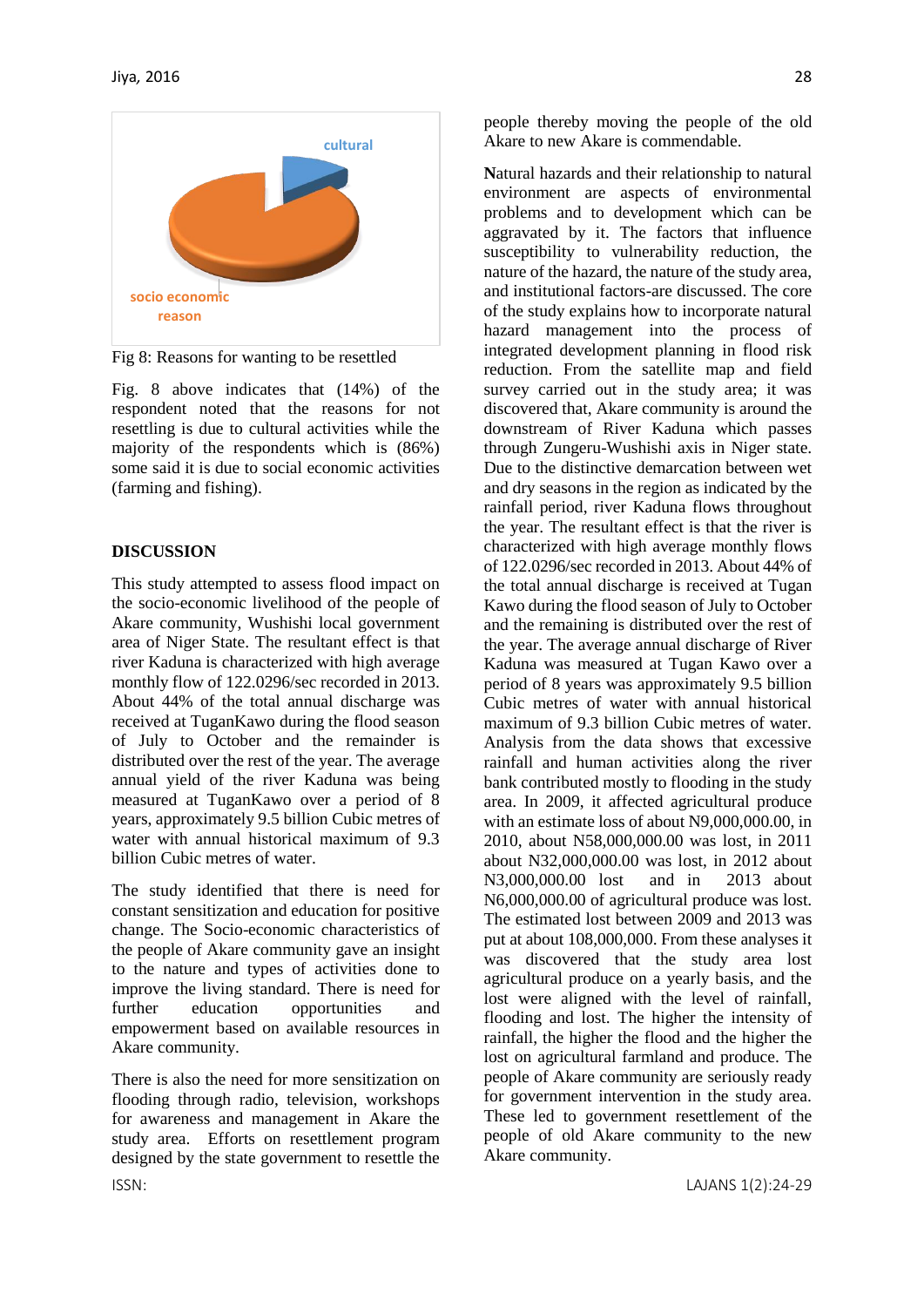The challenge of reducing flood risk for the rapidly increasing population of Nigerians in the face of great environmental changes and low per capita income has attracted enormous attention on the international and national community in recent times with the most attention going to the climate regime as the result of the repeated cycles of flood. Remote sensing can now be used as an operational mechanism for flood disaster warnings, monitoring and mitigations. Though remote Sensing and GIS applications have not been fully operational in flood risk reduction in this part of the world, incorporating it into environmental planning would reduce post disaster expenses.

#### **Conclusion**

From the preceding information the following conclusion can be drawn;

- i. Floods are not subject to complete control but their damaging effects can be reduced.
- ii. The upward flood cost trend can be moderated through comprehensive floodplain, storm water, and environmental management measures that are economically, environmentally, and socially cost effective.
- iii. Potential benefits from flood control measures are often lost through subsequent, unwise development in supposedly protected areas thus making such places flood prone.

#### **Recommendation**

The dangers of flood waters are associated with a number of different criteria, not necessarily independent on each other but creating different types of clearly recognizable hazards. Understanding all of these criteria makes the following flood risk reduction recommendations efficient. Appropriate public awareness programmes should be implemented for the following purposes:

- i. To make floodable area occupants and/or owners aware of identified flood hazards.
- ii. To encourage individuals to take actions such as flood proofing and developing escape plans, to mitigate the flood potential.
- iii. To make individuals aware of the existence and operation of flood warning plans.
- iv. To encourage individuals to keep drainage ways clean and to report potential maintenance problems.
- v. To encourage flood proofing of existing buildings. Flood proofing could either be active or passive. Active flood roofing requires some type of flood detection and warning system to give time for the personnel to install the flood roofing device, while passive flood proofing is permanently in place. This is best for places where flash flood is experienced.
- vi. Construction of raised areas or buildings specified as refuge areas if evacuation is impossible.
- vii. Reduction of activities that alter the morphology of the natural surface, because this increases rate of runoff, which in turn leads to flood.
- viii. All levels of governments should persuasively support the designation of flood-prone areas for open space use.
- ix. Planting of trees, range management and animal grazing controls to reduce rapid runoff.

#### **REFERENCES**

- Akinmade, S. E. (2005). environment science: the habitable earth Jos success press Ltd. Pg 112- 116.
- Akoroda, O. (2004). (GIFM) Global Issues on Flood Management in Nigeria. University Road Ibadan. Pg 221- 425.
- Angela, K. E. (2011). The Devastating Effect of Flooding in Nigeria.
- Askew, S. (1999). cited in Angela (2011) London press, 2001. On flood management) final report on flood disaster.
- Douglass, F. (2011). flood risk management in the United State of America, clittonbillJ road Carritton.. pp 211- 215.
- Gordon, S. (2004). Exploring the social impact of flood and flooding in Scotland Scottish.
- INFORTERRA (2012). Satellite Image of Akare.
- JBA, (2005). Dam Flooding and its Effect, Panckula University Press, Haryana State, India.